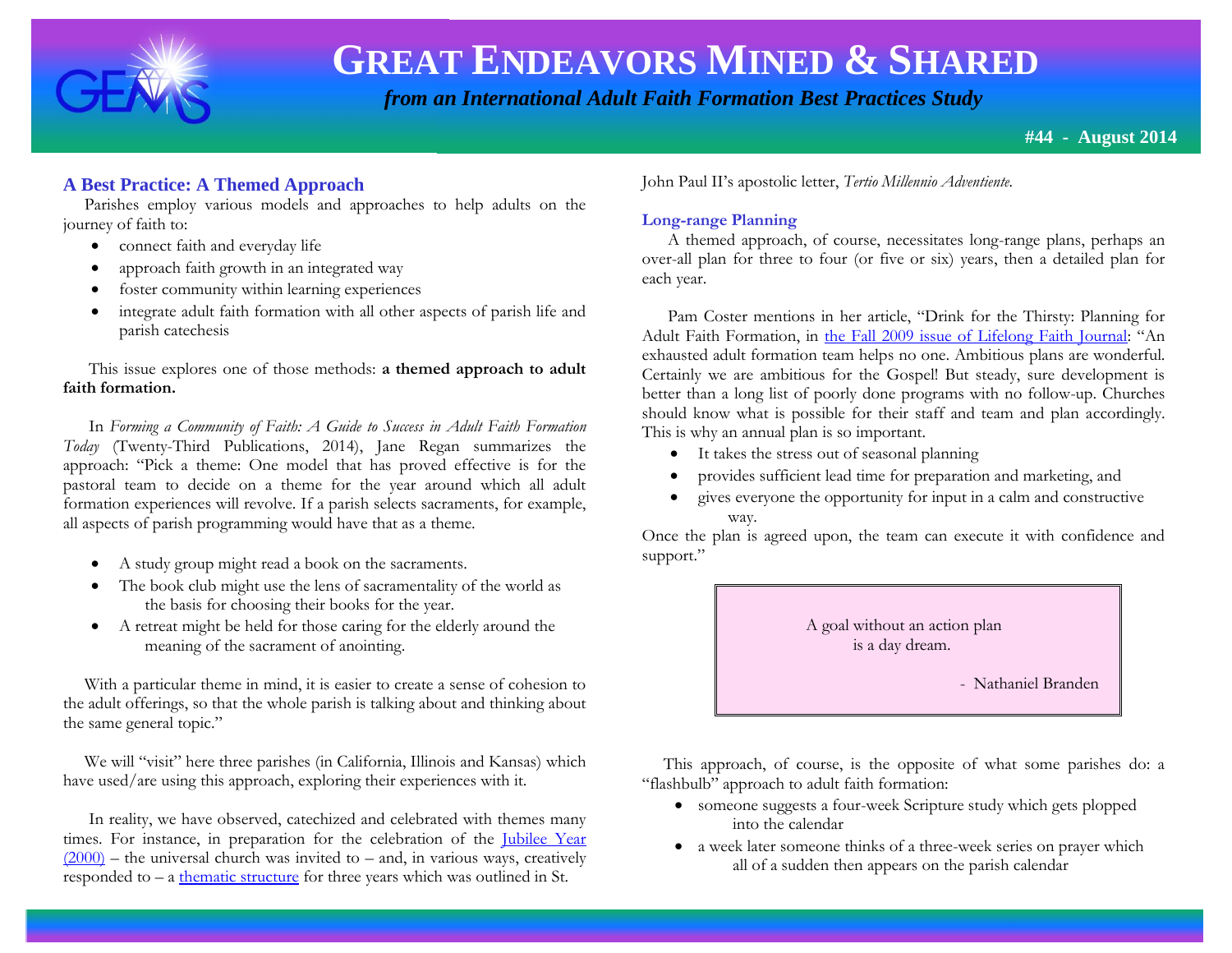Long-range planning, a comprehensive, integrated plan with vision and goals, produces a very different approach. Specific programs and processes that are planned to fit together is the cohesive method, rather that scattered programs and projects that are thought of, and therefore, flash on people's screen (awareness) at the last minute.

 At the same time – and this might seem contradictory - but it's not. We live in a rapidly-changing world. Therefore, we also need to be able to adapt, within our long-range plans, to changing conditions while not losing our focus or our vision.

 "Adaptive planning," "tweaking" our integrated long-range plan is frequently a necessary step with today's fast-paced, ever-changing world, if we're going to be open and ready to meet the needs that arise and surprise us. Our long-range plan of five years – necessary as it is – is always also open to addressing new needs, new circumstances, etc.

Some parishes have said:

- "Our most successful programs were in response to what was happening in 'popular, everyday' culture – the needs of the people."
- "What people needed were responses/help to what was happening in their lives, our nation's life, our Church's life which we didn't know was going to happen when we set our long range goals."

 These parishes were talking about events and happenings such as: 9/11; the sexual abuse crisis; popular books and movies which touch upon Scripture and religious issues; the unemployment crisis, Sandy Hook, etc.



#### **ONE EXAMPLE: SS. FAITH, HOPE AND CHARITY PARISH, WINNETKA, IL**

 When Pam Coster was Director of Adult Faith Formation at Ss. Faith, Hope and Charity Parish, Winnetka, IL, a parish-wide catechetical theme was used. That theme was woven into the various offerings for all ages throughout the year.

 For example, when the theme was discipleship, the year began with a focus on the saints in the fall.

- The family session for school and the faith formation program families was focused on the saints so that parents and youngsters came together for a morning of activities on that theme.
- In the spring the parish focus was on Mary, with the family session also exploring the life of Mary and her role with us.

#### **Praying with the theme**

 To carry out the theme in another way, Pam created a series of meeting prayers around the theme of the Saints (and then Mary). The various ministries in the parish (and finance council, parish pastoral council, etc.) always began their meetings with prayer.

 The committee chairs were delighted with the series of prayers. Some people are not always comfortable planning prayer to begin a meeting (a lot of Our Fathers are quickly prayed). For the semester on the saints, the prayer included a reflection about a given saint and a prayer written by that saint. The saints corresponded with the saints *My Life with the Saints* by Fr. Jim Martin, SJ, which many parishioners were reading in small groups.

 Bringing the theme into the everyday meetings of the various parish committees and groups reaches many people. In this series of prayers on the saints, whether or not the people were reading the book, they became aware that there was formation going on throughout the parish. When these types of processes are continued, eventually many people will think, "Maybe I should check this out!"

#### **On-going opportunities**

 Throughout any given year, in addition to the specific adult faith formation gatherings for that year, there are always the needs for on-going formation with existing groups and ministries. During the year centered on discipleship at Ss. Faith, Hope and Charity Parish, the fall and spring gatherings for the Eucharistic Ministers helped them to reflect and deepen their ministry, through an exploration of the theme of discipleship.

#### **Themes and Examples**

 In their five-year plan for adult faith formation, Ss. Faith, Hope, and Charity Parish grounded all their efforts (and the faith formation efforts of the whole parish) in a specific theme for each year: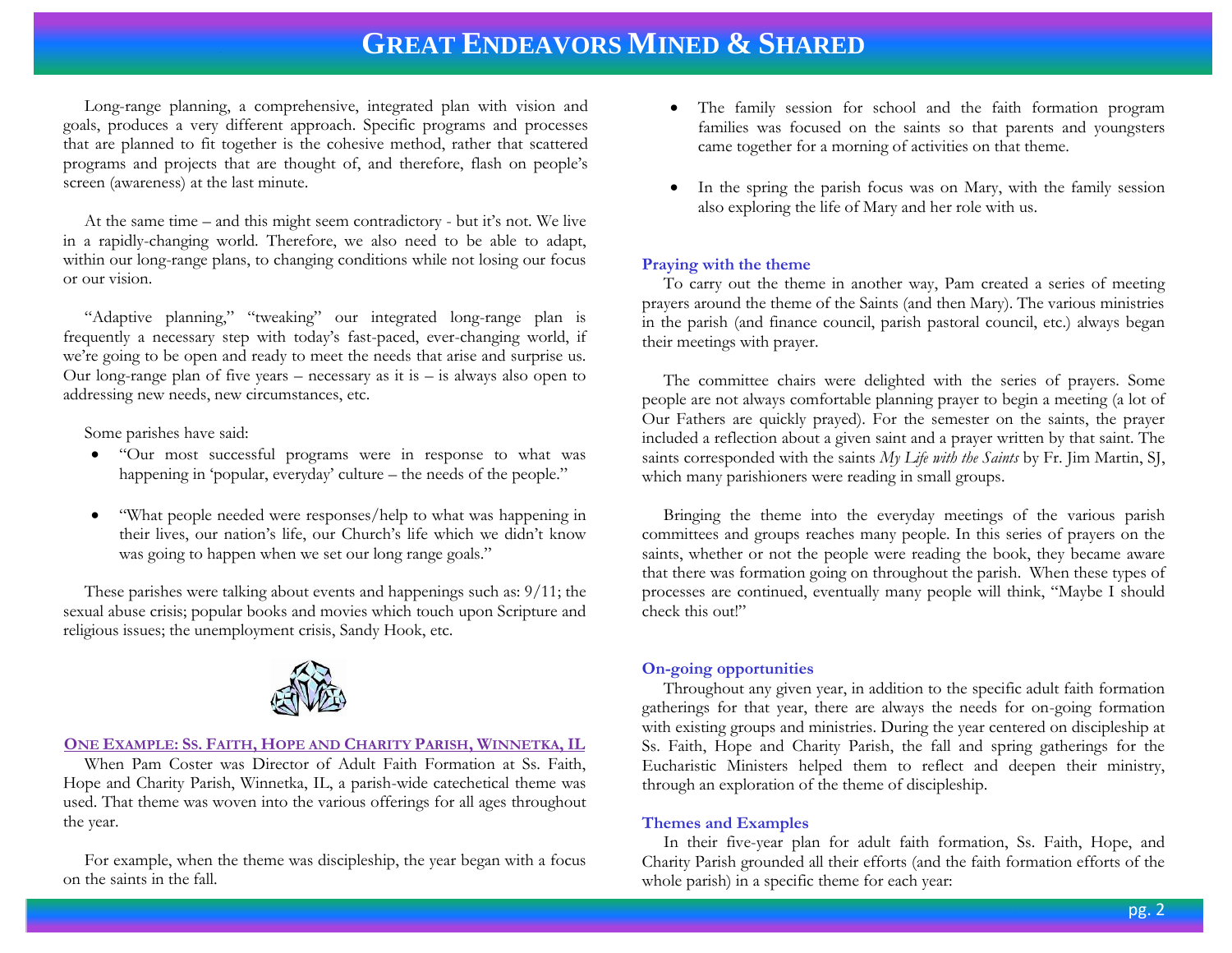- Year One: Discipleship
- Year Two: Father, Son and Holy Spirit
- Year Three: Worship and Prayer
- Year Four: Moral Life
- Year Five: Social Teachings

 The goals for Year One (Discipleship) included: Adult members of the faith community will:

- be able to articulate what it means to be a disciple
- be able to describe Christ's mission
- identify their gifts and how they can be used at the service of Christ's mission in the faith community and beyond

Year One was divided into two parts:

- The feast of the Assumption to Advent: *Discipleship – The Saints*
- The feast of Mary, Mother of God (January 1) to Pentecost: *Discipleship - Mary, Our Model*

Some of the opportunities during *Discipleship: The Saints* included:

- Intergenerational event: *Saints by our Side*
- Scripture Study: *Jonah and Ruth – Love Crosses Boundaries* (Six Weeks with the Bible)
- Spiritual Book Groups (English): *My Life with the Saints* by Fr. Jim Martin, SJ
- Spiritual Book Groups (Spanish and English): *Santos Americanos/Saints of the Americas*
- Group discussion: *Communion of Saints: Key to the Eucharist* (Catholic Update)
- Youth discussion: *Teen Saints in Times Past* (Youth Update)
- Morning of Reflection: *True Disciples – Praying with the Saints*
- Meeting Prayers: Saints' Prayers and Discipleship Reflection Question
- Film Discussion: *Man for All Seasons*
- Field Trip: Tour of a church named after a saint
- Via the Sunday bulletin: *Saint of the Day* podcasts through iTunes

The second half of the year, *Discipleship: Mary, Our Model*, hosted the following gatherings and opportunities:

Intergenerational Event: *Mary: The "Yes" that Changed the World*

- Scripture Study: *Being Disciples of Jesus* (Six Weeks with the Bible)
- Spiritual Book Groups: *Mary's Journey* by Fr. Louis J. Cameli
- Group discussion: *In Search of the Real Mary* (Catholic Update)
- Youth discussion: *On Mary: Truths and Connections* (Youth Update)
- Morning of Reflection: *Mary's Journey of Discipleship*
- Field Trip: Walk in a local garden or woods with Marian readings and reflection questions
- Film discussion: *The Nativity* (1952) to *The Nativity* (2006): Visions of Mary in Film
- Meeting Prayers: Marian Prayer and Discipleship Reflection Question

 The conversation within the faith community begins to change. People in the community become aware of the theme. This common focus has been shown to attract people to activities as they feel they want to be part of what is affecting the whole faith community. It lowers barriers to entry into groups, which can sometimes be formidable, especially for new church members.

- Pam Coster in [the Fall 2009 issue of Lifelong Faith Journal](http://www.lifelongfaith.com/uploads/5/1/6/4/5164069/lifelong_faith_journal_3.3.pdf)

### **Advantages of a themed approach**

Pam Coster reflected on some of the advantages of this approach:

- It provides a focus for planning for the adult faith formation committee.
- It calls the committee (and the parish) to be cohesive and developmental in their approach to planning.
- This approach doesn't mean that a parish doesn't respond to "hot topic issues" when they surface, but it provides a lens for planning so that when wonderful resources, speakers, ideas come up, there is a place for them and it "fits."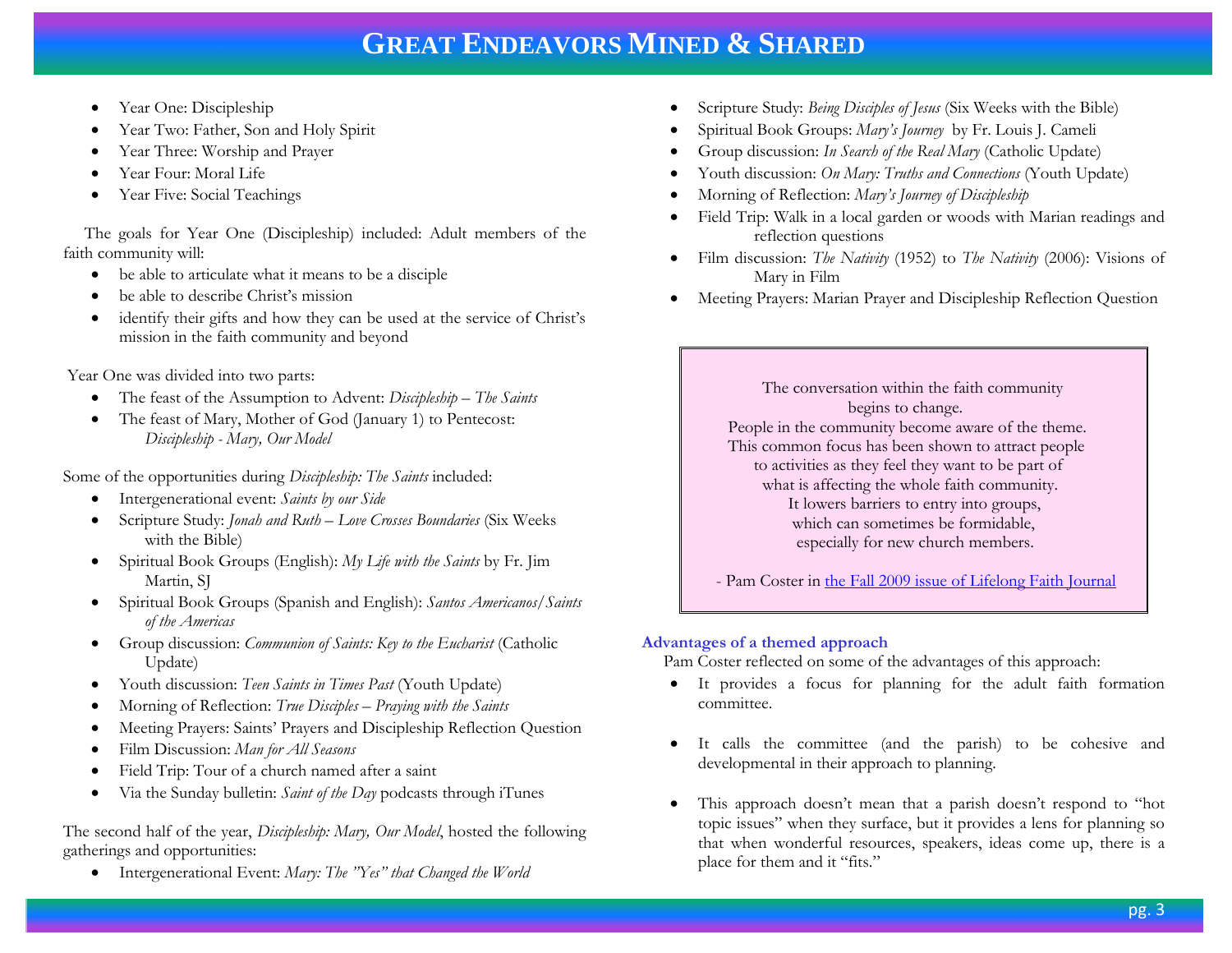- It sounds like it is work, but it makes planning much easier. "Random" is much more difficult to do and allows people with an agenda to, at times, be in control.
- The real reason to plan thematically is that it provides systematic catechesis. The over-all plan is leading people somewhere; our Church documents on catechesis and adult faith formation call us to that.

#### **The effects for the parishioners**

 During the third year of this pastoral themed plan, there was a meeting with the Cardinal regarding what the parish desired in a new pastor. One person said, "We need more offerings for adults like we have now!" That was an incredible statement because two years earlier, there was minimal adult faith formation happening and many people had the belief that they "didn't need it"!

 Through the intentional planning and the multitude of offerings, many had begun to understand that adults were a priority; adults were important enough for the parish to be very thoughtful about their on-going formation. Ss. Faith, Hope and Charity Parish went from 300 people annually in adult faith formation to 1,200 in three years.



#### **A SECOND EXAMPLE: STS. SIMON AND JUDE PARISH, HUNTINGTON BEACH, CA**

 In 2007-2008 the parish catechetical team of Sts. Simon and Jude Parish developed a six-year curriculum around church themes:

- Creed
- Sacraments
- Morality
- Prayer
- celebration and saints
- social justice

 These themes resulted from the team's study of *Our Hearts Were Burning Within Us* and the *General Directory for Catechesis,* specifically the focus on the six dimensions for faith formation (OHWB #88-94 and GDC #84-87).

 The reasons for the focus on themes for each year resulted from the desire to provide many opportunities and unify their approach:

- to have children from the faith formation program and their parents participate in family catechesis as well as participating in the traditional method of children's sessions
- to open these sessions intergenerational/whole community catechesis – to the entire parish, especially inviting all adults to participate
- to plan adult faith formation opportunities around an organized theme
- to invite the teachers in the parish school to utilize the themes, connecting the youngsters to the broader life of the parish
- to bring together the families of the faith formation program and the families of the parish school within the learning sessions of the family/intergenerational program

 As the years progressed, the number of family sessions has decreased, primarily due to the busy schedules of families (and all parishioners), the cost of the program (speakers, dinner or lunch for everyone), and the number of volunteers needed for each event.

 What has remained constant throughout all the format/schedule changes is the planning for all faith formation through the lens of yearly themes.

> The maturation of the Christian life requires that it be cultivated in all its dimensions: knowledge of the faith, liturgical life, moral formation, prayer, belonging to community, missionary spirit. When catechesis omits one of these elements, the Christian faith does not attain full development.

> > - *The General Directory for Catechesis, #87*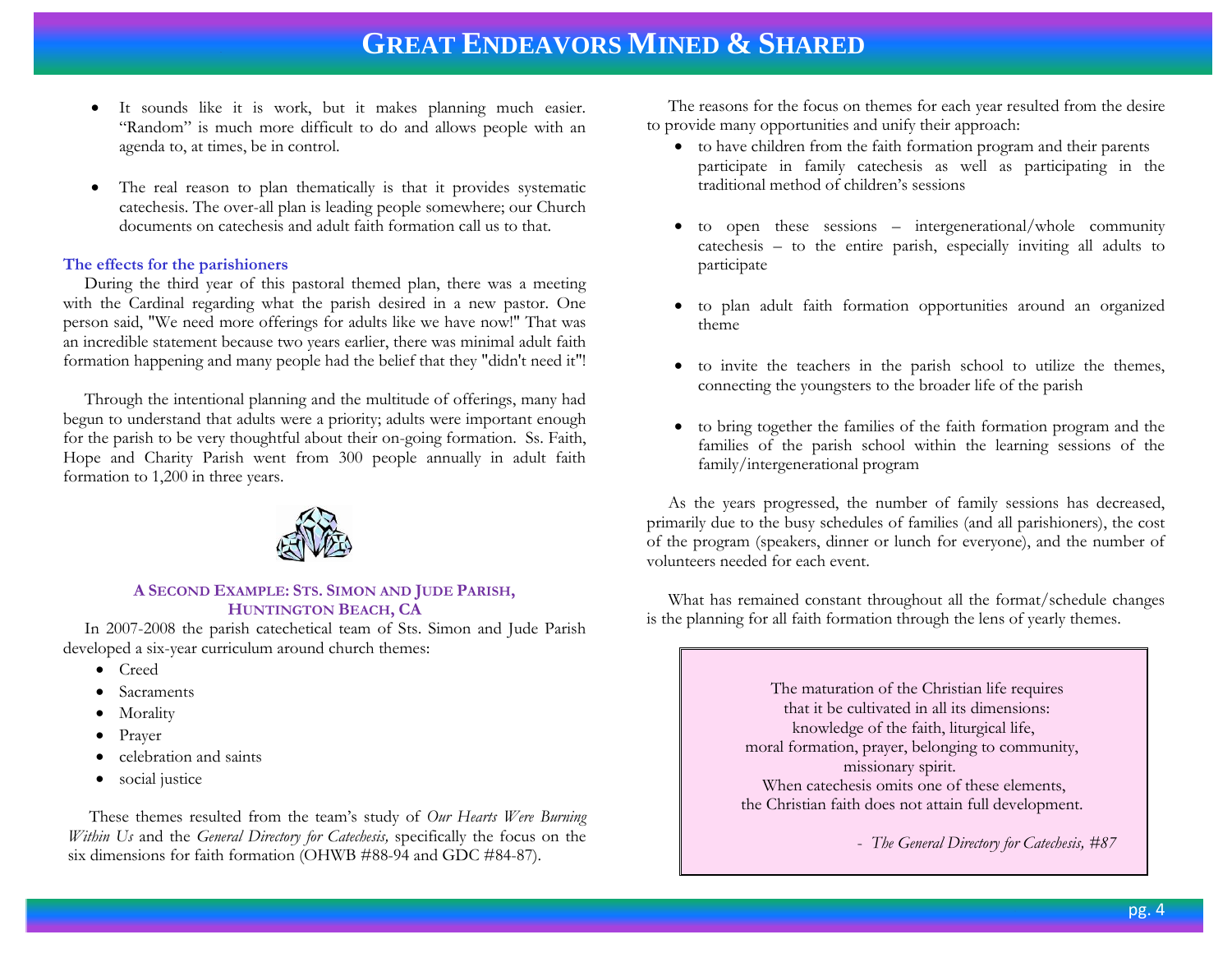#### **Integration of the themes**

 The designated themes for each year permeate everything: parish events, adult faith formation, the faith formation program for children/youth and the parish school. In addition:

- teaching-learning resources are provided for parents and adult parishioners focused on the theme
- Whenever possible, the priests incorporate the theme during homilies

# **The Kick-Off for Each Year**

 Each year begins in July with *Summertime Livin'* – an evening event which is designed for families, as well as offering opportunities for all adults.

 Every *Summertime Livin'* evening begins with a barbecue. The parish provides the hamburgers and hot dogs; the participants bring a dish to share. After the meal, the learning-participative activity begins. Over the years, some of the opportunities that have been tried and have worked include:

- Movie Nights: Some movies that have been shown are The Wizard of Oz, Horton Hears a Who, and Winn Dixie (served with popcorn). After the movie adults and children form separate groups for conversations on suggested reflection questions. For children, a craft related to the movie was also enjoyed. For one movie a journal was created; it was created so that it would be something that parents could use with their children.
- Magic Nights: These evenings have been led by different people: a parishioner (a cantor) who combines magic and opera; a Dominican who integrates faith and magic.
- Mini-Carnivals: With activities for all ages, including face painting, games, coloring for all, etc.
- Catholic Jeopardy: This game of Catholic facts worked well several years ago and was brought back recently.

### **An Example of one theme**

 Sts. Simon and Jude Parish are currently in the Year of Justice and Service. All adult faith formation gatherings have been directed toward justice and service. Within the children and youth programs, they were invited to be involved in service which included formation.

 The year began – for the adults – with a Bible Study on justice themes in Scripture and Church documents. Because of its success, a few months later saw a Bible study on the Gospel of Matthew.

 The primary celebration of the topic was held in February with Jack Jezreel, the founder and director of *JustFaith*, as the keynote speaker. This Saturday event also featured:

- A track for children
- Workshops on leadership
- A parish commitment to service
- Goodwill Industries and thrift store shopping and sharing
- [Rainbow Environmental Services:](http://rainbowes.com/) recycling and the environment

 The Lenten series for adults included sessions on various "hot topics" related to social justice:

- Role of Women in the Church
- Immigration and Catholicism
- Why young people are leaving
- The homosexual in the Catholic Church
- Just war

 The attendance for these events was astounding. The evenings presented sold Catholic information and the opportunity to enter into significant conversations about these issues.

 Other events and opportunities which flowed from the year's theme included:

- Some acts from *Dead Man Walking* were presented by the youth.
- All children of the parish were involved in activities such as food collections to projects which benefitted groups and needs within the community.
- The youth and young adults sponsored a parish-wide event on **TOMS** [Shoes.](http://www.tomscommunity.com/)

# **Some of the After-Effects of These Endeavors**

 With such dedicated and planned emphasis on adult faith formation (and all faith formation), the effects trickle out and continue:

 Parishioners have indicated that they appreciate the format used: all adult faith formation (all faith formation) being designed around a theme. The drawback that they mention is that there are so many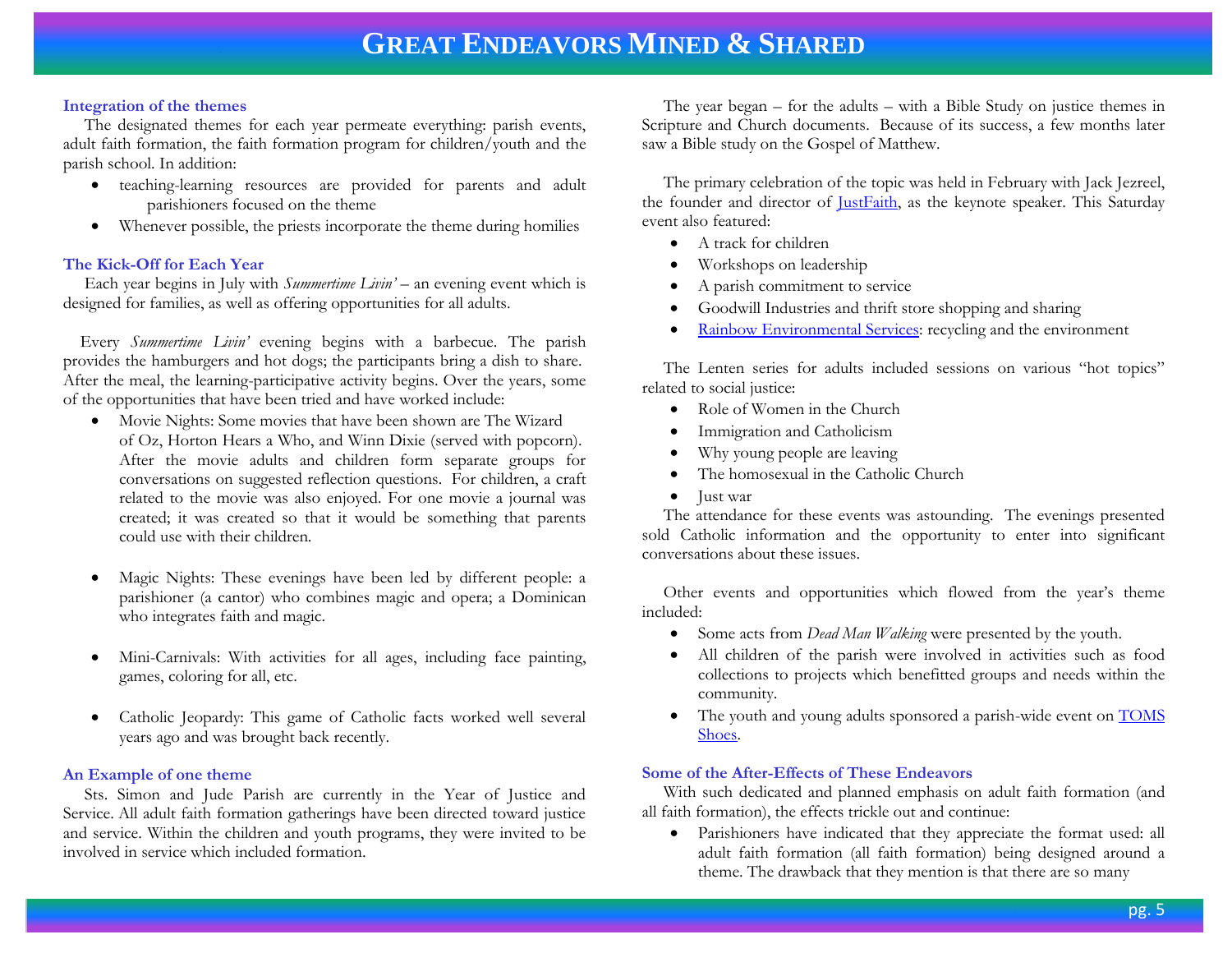important opportunities that it is hard to choose and/or participate in everything.

- After the Bible study on justice themes in Scripture and Church documents, about 80 people signed up for a meeting on how to form a Justice Commission in the parish in order to foster education on Catholic Social Teaching and service. From that core group thirty individuals have gathered, adults who have always had a passion for justice along with others who have been newly awakened: all coming together to build community through a common theme.
- Because of the various offerings throughout the themed years, small faith communities for adults and families, rosary groups, Bible study groups have arisen – at the parish and in home settings. Plans are underway to expand these groups, to offer a parish-wide invitation to everyone to ponder their involvement in a parish small faith community.

#### **Some Other Advantages of the Themed Approach**

 Nancy Cunningham, Pastoral Associate for Catechesis at Sts. Simon and Jude Parish, reflected on some of the advantages that are evident:

- It is helpful to have a common direction for the year when planning and inviting speakers
- It provides many ways to get other parish ministries and groups involved
- Youth are attracted and desirous of assuming a more active role in putting on events
- It allows for emphasis in working with everyone: adults, children and youth
- A themed approach provides many ways for catechesis via the bulletin and parish website



#### **A THIRD EXAMPLE: ST. VINCENT DEPAUL PARISH, ANDOVER, KANSAS**

 Located in Andover, Kansas, a little town just outside Wichita, St. Vincent DePaul is a parish of about 1200 families. For ten years now, they have

employed the model whole community catechesis. About 300 people each month participate in the intergenerational events: LIFE (Living Inspired Faith Everywhere). LIFE is primary offering in faith formation, rather than weekly sessions for children. It is supplemented by additional monthly programs for each age level in the parish.

 Except for the first year, each year of LIFE has had a specific theme: sacraments, prayer, the Creed, the Mass, Scripture, Spirituality, Vatican II and morality.

 Desiring to celebrate and do something important and special for their tenth year, this year's focus is on Jesus. It is also the first year that the theme will not only be for LIFE, but will be parish-wide. The Parish Pastoral Council will announce the year on Jesus during the month of May. The actual kick-off will be in August.

#### **Who are the primary planners for this year-long focus?**

 The parish has a design team which meets every Tuesday morning from 9:30 to noon to plan the LIFE events. The team is composed of nine staff members and three volunteers. Fr Kent, pastor of the parish, is part of the team. Gayle L Beuke, parish facilitator of faith formation, leads the effort but it has always been a team effort with much of the work and preparation taking place in addition to these weekly meetings.

**What are some of the planned events and opportunities for the year?** May: Announce Year of Jesus to parishioners: *A Walk with Jesus*

August:

- [Sarah Hart](http://www.sarahhart.com/) Concert following Mass and picnic dinner
- Women's Retreat on the Beatitudes with [Sarah Hart](http://www.sarahhart.com/)
- Soft Opening for LIFE participants: Preview of Jesus art
- Portraits of Jesus displayed in Gathering Space and Daily Chapel
- Ministry Meetings: prayers focused on Jesus distributed to parish groups to help them unite their particular ministry to the ministry of Jesus

September:

 Announce Jesus Christmas Tree invitation to parish to help craft Jesus ornaments to decorate the huge Christmas tree in the gathering space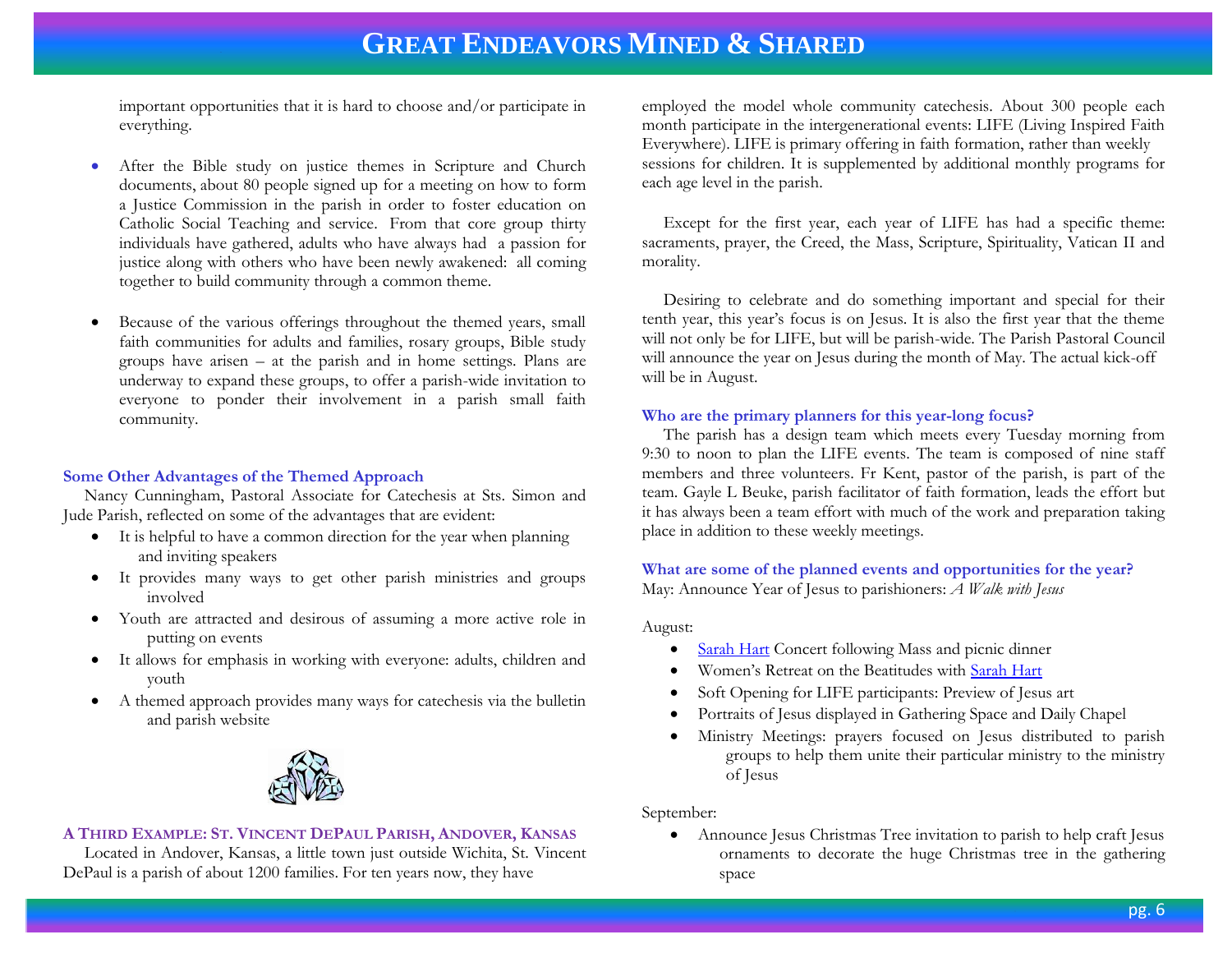- 10th Anniversary of LIFE Promotion
- Parish Stewardship will include Jesus theme

### October:

- LIFE Event: Humanity of Jesus
- Pastoral Council/Staff retreat: *Leading Like Jesus*
- Teens Encounter Christ

# November:

- LIFE Event: Divinity of Jesus
- Men's Retreat focused on Jesus

# December:

- LIFE Event: Compassion of Jesus God with us
- Decorate Jesus Tree with Christ ornaments made by parishioners and explanations of symbols booklet

# January:

- Presentations on the Shroud
- LIFE Event: Vision of Jesus Eucharist

### February:

 Begin eight- week Ignatian Prayer Adventure: Saturday mornings with continental breakfast

# March:

- LIFE Event: The Passion of Jesus
- Continue Ignatian Prayer Adventure

# April:

- Conclude Ignatian Prayer Adventure
- LIFE Event: The Resurrection of Jesus

# Ongoing Throughout Year:

- $\bullet$  Breakfast of Champions, for  $3^{rd} 5^{th}$  graders and their families will focus on Jesus through the use of videos
- The choir will include hymns to Jesus throughout year
- Harvest House, Good Wine, 20-30 Group, Forty+ Group, Flourish: will schedule a presentation on Jesus for one of their programs
- Adoration: New books on Jesus will be available in the chapel with short description on cover (e.g. Nouwen, Vanier)
- Book Club: will chose a book on Jesus
- Bible Study Groups: will choose studies focused on one of the Gospels
- Groups who meet regularly (staff, design team, pastoral council, etc.) to begin their meetings by lighting a candle to remind them of the presence of Jesus as they begin their prayer together
- The Flourish group will focus on Jesus in praying with art

# **Some Further Details about some of the events/groups**

 **Preview of Jesus art**: Each summer preview exhibits of the theme for the coming year are done. People can visit the exhibits anytime during the month they are displayed. They are independent and somewhat interactive learning which people can do on their own time.

 Usually head phones are provided to share information about each exhibit (similar to museums). For the year focused on Jesus, it will be an exhibit of different artistic renderings of Jesus. The images will be displayed in groupings which reflect each the year's LIFE events (the humanity of Jesus, divinity of Jesus, Compassion of Jesus: God with Us, Vision of Jesus: Eucharist, the Passion of Jesus, and the Resurrection of Jesus).

 Each year there is a soft opening for the exhibit to which all LIFE participants are invited. With wine and cheese, they have an opportunity for the first look. This year, Sr. Kathy Vasselli, SSND, staff member and spiritual director, will lead a tour of the art instead of using the headphones.

 **Harvest House** is a diocesan wide program for seniors 55+ in which St. Vincent DePaul Parish participates. They meet monthly for Mass, Anointing of the Sick, lunch and a program they choose, sometimes field trips.

Good Wine is a parish program for the elderly 70+. They come for a presentation by the pastor and dinner with wine each month. The name, *Good Wine*, is used because the waiter said, "You have saved the best wine for last." These programs initially dealt with life review and books by [Dr. Richard P.](http://www.senioradultministry.com/category.aspx?categoryID=9)  [Johnson.](http://www.senioradultministry.com/category.aspx?categoryID=9) However, it has now branched out into various topics.